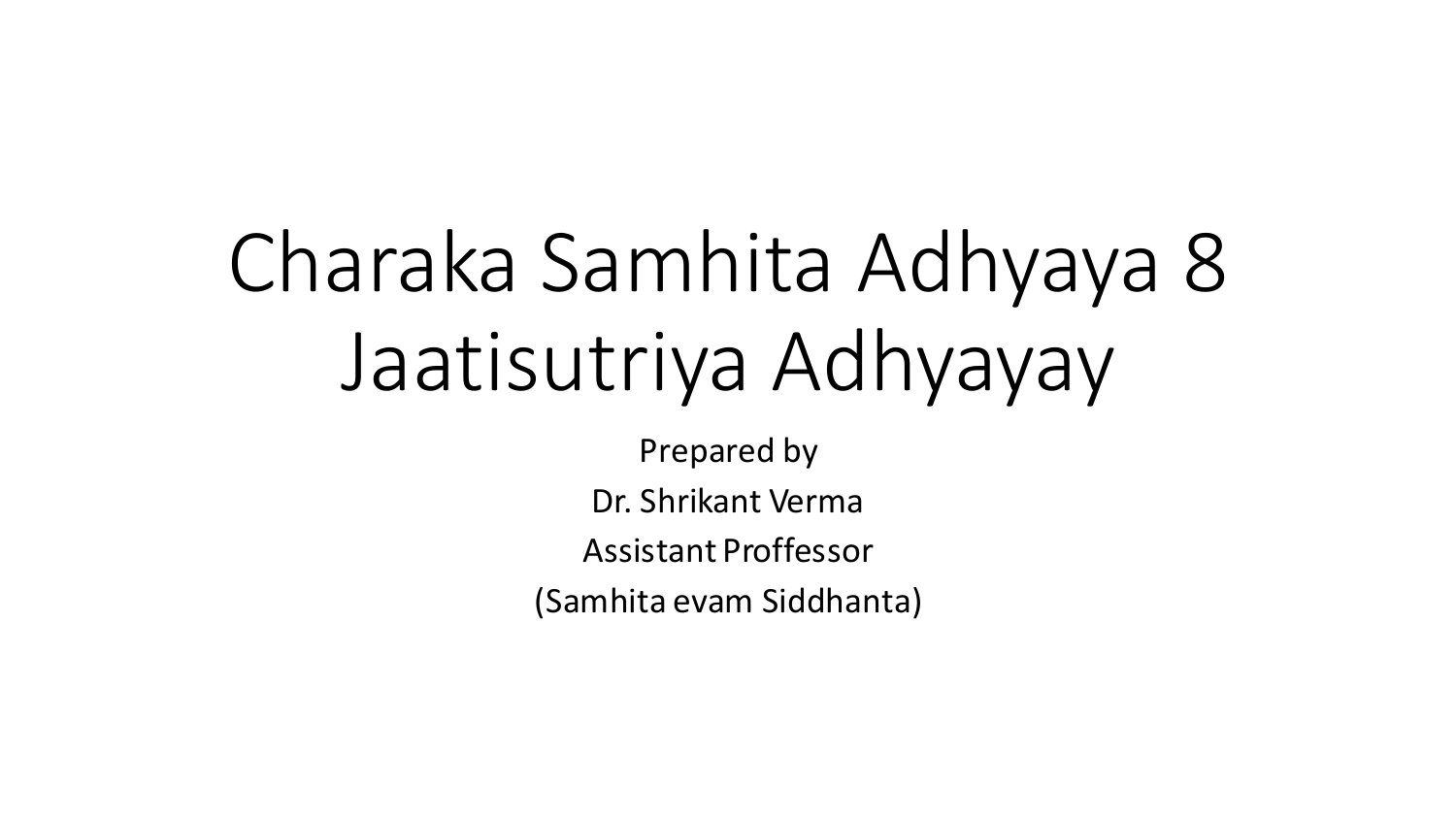#### Couse of comlexions of body

- न खल केवलमेतदेव कर्म वर्णवैशेष्यकरं भवति| अपि तुँ तेजोधातुरप्युदकान्तरिक्षधातुप्रायोऽ्वदातवर्णकरो भवति, पृथिवीवायुधातुप्रायः कृष्णवर्णकरः, समसवेधातुप्रायःश्यामवर्णकरः||१५||
- Apart from the procedures mentioned above, *mahabhutas* also contribute in colour and complexion of skin. It is important to note that the *teja* (aura) associated with *apa* and *akasha mahabuta* are responsible for fair complexion, *prithvi* and *vayu* are responsible for black, and an equilibrium of all the five *mahabhutas* result in *shyamavarna* i.e. sky-like bluish complexion.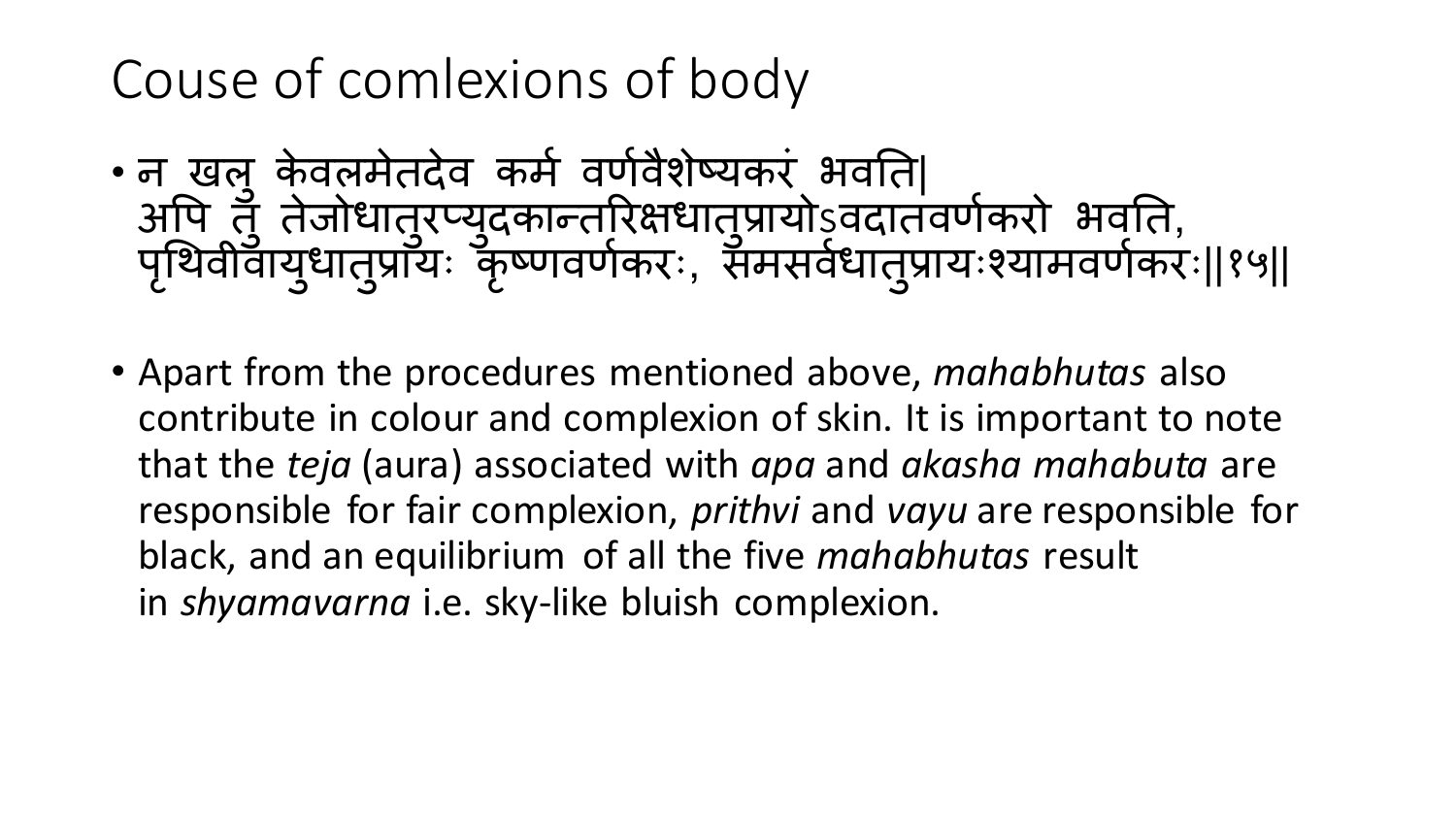#### Pumsavan Samskar:-

- तयोः कममर्ा वेदोक्तने पववतमनम ु िदद्यते प्राग्व्यक्तीभावात्प्रय ु क्तने सम्यक्| कममर्ां दि देशकालसम्िदि ु ेतानां तनयतममष्टफलत्वं, तिेतरेषाममतरत्वम्| तस्मादािन्नगभाां स्त्स्ियममभसमीक्ष्य प्राग्व्यक्तीभावाद्गभमस्य ि ु ंसवनमस्यैदद्यात|् गोष्ठे जातस्य न्यग्रोधस्य प्रागुतराभ्या शाखाभ्या शङ्गे अनुपहते आदाय दवाभ्यां धान्यमाषाभ्या सम्पदूपेताभ्यागौरसषेपाभ्या वा सह<br>गोष्ठे जातस्य न्यग्रोधस्य प्रागुतराभ्या शाखाभ्या शङ्गे अनुपहते आदाय दवाभ्यां धान्यमाषाभ्या सम्पदूप दृष्टिन प्रक्षिप्य पृष्येण पिबेत, 'तथैवापराञ्जीवकषेभकोपामागसहचरकल्काश्च युगपदेकैकशो यथेष्टवाऽप्यपैसस्कृत्य पयसा, कडयकीटकं<br>गण्डायाः बोरतान् पार्थीया पुरुषेण पुरुषेण पश्चेन पश्च नानवार्यासम् पार्तापुष्टवार्याष्ट्रायाः पार्व मत्स्यकं वोदकाञ्जलौ प्रक्षक्षप्य ि ु ष्येर् पिबेत, ् तिा कनकमयान्राजतानायसां्चि ु रुषकानस्त्ग्वनवर्ानम र् ु प्रमार्ान्दस्त्नन ियस्य ुदकाञ्जलौ वा प्रक्षिप्य पिबेदनवशेषतः पृष्येर्णै, पृष्येर्णैव च शालिपिष्टस्यपर्च्यमानस्योष्माणमुपाघ्राय तस्यैव च पिष्टस्यदिकसंसृष्टस्य रैस<br>रस्तापाठी सर्वेदनवशेषतः पृष्येर्णे नागामार्गं सामग्रासि सार्विपाटस्यपर्च्यमानस्योष्माणमुपाघ्र देहल्यामपूर्विधाय [२] दक्षिणे नासांपुट्टै स्वयमासिञ्चीत्पचना|<br>नासांस्कृतस्य संस्कृतस्य संस्कृतस्य संस्कृतस्य संस्कृतस्य संस्कृतस्य संस्कृतस्य संस्कृतस्य संस्कृतस्य संस्कृतस यूंच्चान्न्यदपि बाहुमैणा ब्रूयुराप्ता वाॅर्भ्नियः पुसवनमिष्ट तच्चानुष्ठेयम्| इति पुसवनानि||१९||
- This verse lays down procedures mentioned in Vedic scriptures that, if administered correctly, could change the sex of an offspring even before its birth. When applied in the best of places and time, these procedures bear the desired fruit invariably always. Therefore, after examining the woman who has conceived recently, before the signs of gestation become apparent, (the physician) should administer *pumsavana* (procedures to beget a healthy offspring) on her.
- On the day of the appearance of the auspicious *pushya nakshatra*, one should collect two fresh leaf-buds from a banyan tree (Ficus religiosa Linn), growing in a cow-pen (typically, an open ground or range where cows are kept), from its eastern or northern side branches. Then those leaf-buds should be added to curd and blended with either two good grains of *masha* (Phaseolus radiatus Linn - black gram) or white mustard seeds, and then given to the expectant mother to drink. Or, she may be given milk to drink that has been processed with the paste of *jivaka, rishabhaka, apamarga* (Achyranthes aspera Linn), and *saireyaka* (synonym of *Sahachara*–Barleria cristata Linn) -either all mixed into a paste together or separately, as required. Or else she should be given a handful of water with *kudyakitaka* (a type of insect) or *matsyaka* (a type of small fish) on the occasion of *pushyanakshatra*. Similarly, on the event of *pushya nakshatra*, she should drink handful of curd milk or water, without leaving any leftover, duly immersed with red hot miniature male statuettes made of gold, silver or and iron. Similarly, on the occasion of *pushya nakshatra*, she should be made to inhale the steam emanating from steaming dish of powdered *shali* rice (while it is being cooked) and she herself should daub into her right nostril, using a cotton swab, drops of water from that same cooking pot, by placing (her h ead) on the *daheli* (door-sill).
- In addition to these rituals, any other measures suggested by *brahmanas* or well versed (experienced and well-favoring) women as *pumsavana*, should also be applied.
- **This concludes the verse on** *pumsavana***.**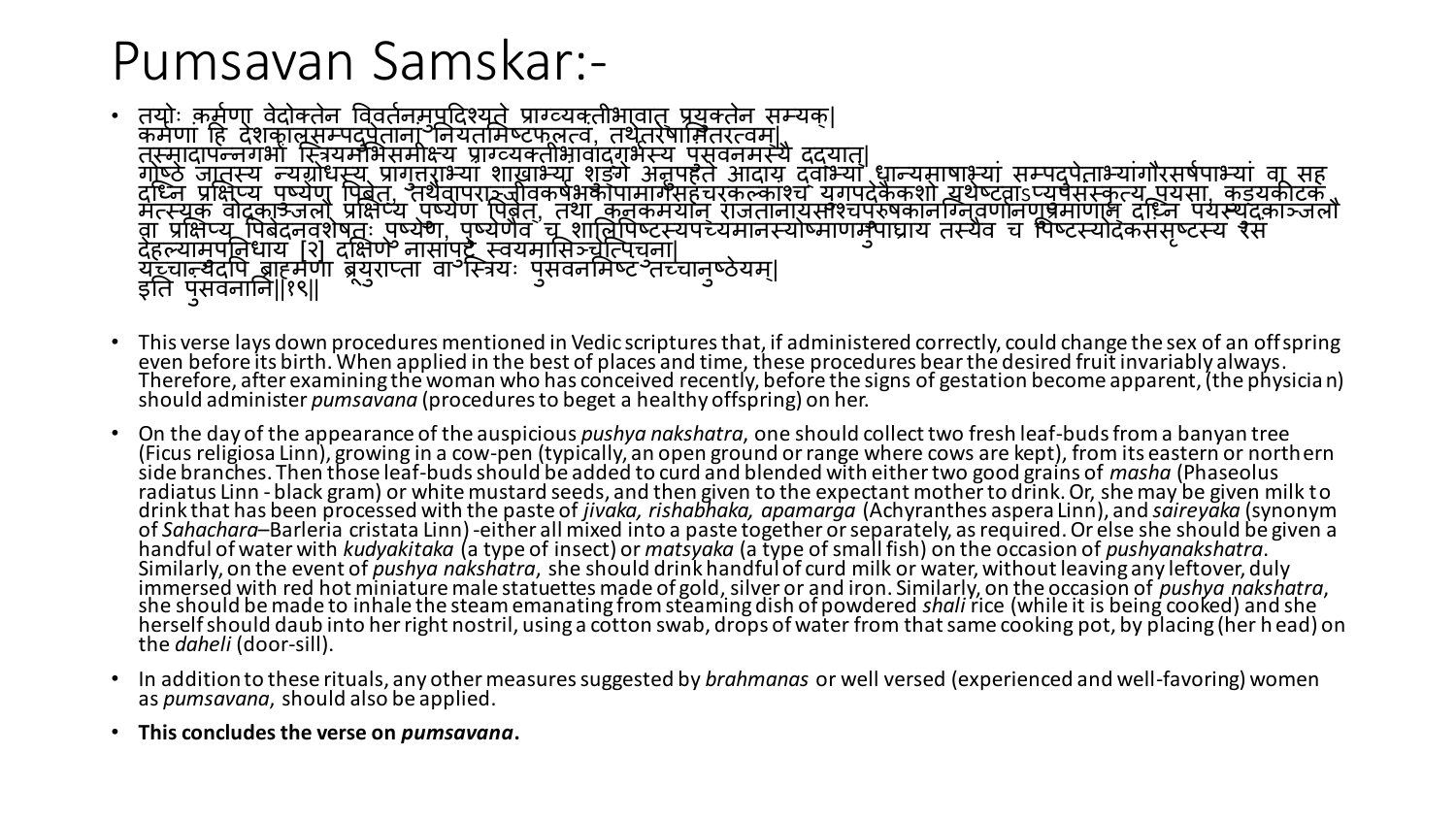#### Garbha Sthapana Drvya…. • अत ऊर्ध्वं गभेस्थापनानि व्याख्यास्यामः<br>- ऐन्द्री ब्राहमी शतवीयां सहस्रवीयाऽमोघाऽव्यथा शिवाऽरिष्टा वाट्यूपृष्पीविष्वक्सेनकान्ता<br>- संस्कृतस्य वाट्या विराग्तं सहस्रवीयाऽमोघाऽव्यथा शिवाऽरिष्टा वाट्यूपृष्पीविष्वक्सेनकान्ता चेत्यासामोषधीनां शिरसा दक्षिणेन वा पाणिनां धारण, एताभिश्चैव सिद्धस्य पयसः सपिषो वा पानम,एताभिश्चैव पृष्ये पृष्ये स्नान, सदा च ताः [१] समालभेत्।<br>न्यूम सर्कार्ग की किलेन हे प्राचेष्ट्रीया सारोपालेण कार्यकाली तथा सर्वासां जीवनीयोक्तीनामोषधीनां सदोपयोगस्तैस्तैरुपयोगविधिभिः| इति गर्भस्थापनानि व्याख्यातानि भवन्ति||२०||

• From this verse onwards, measures for the preservation of embryo (*garbha*) have been explained. Some of these rituals or practices require the pregnant woman to wear herbs, such as *aindri* (Citrulluscolocynthis Schrad – Gorakshakarkati), *brahmi* (Bacopamonnieri Pennel), *satavirya* (Cynodon doctylon Pers), *sahasravirya* (a variety of *durva* - cynodon species, also known as *durvadwaya*), *amogha* (*patala* – Stereospermumsuaveolens DC), *avyatha* (*guduchi* – Tinospora cordifolia Miers), *shiva*(*haritaki* – Terminaliachebula Linn), *arishta* (katukarohini – Piccrorhizakurroa Royle ex Benth), *vatyapushpi* (Pitabala – Sidacordifolia Linn), and *vishwaksenakanta* (*priyangu* – Callicarpa macrophylla Vahl.),on her head or her right hand. Or she may drink milk or ghee processed with the above mentioned herbs, or bathe at every occasion of *pushyangkshatra* with water boiled using these herbs, and she should keep these herbs readily available always. Similarly, the regular use of all of the *jivaniya* class of herbs (life promoter group of herbs) in the (above) prescribed manner is also beneficial. Thus, the procedures for stabilization of embryo (*garbha*) have been described in this verse.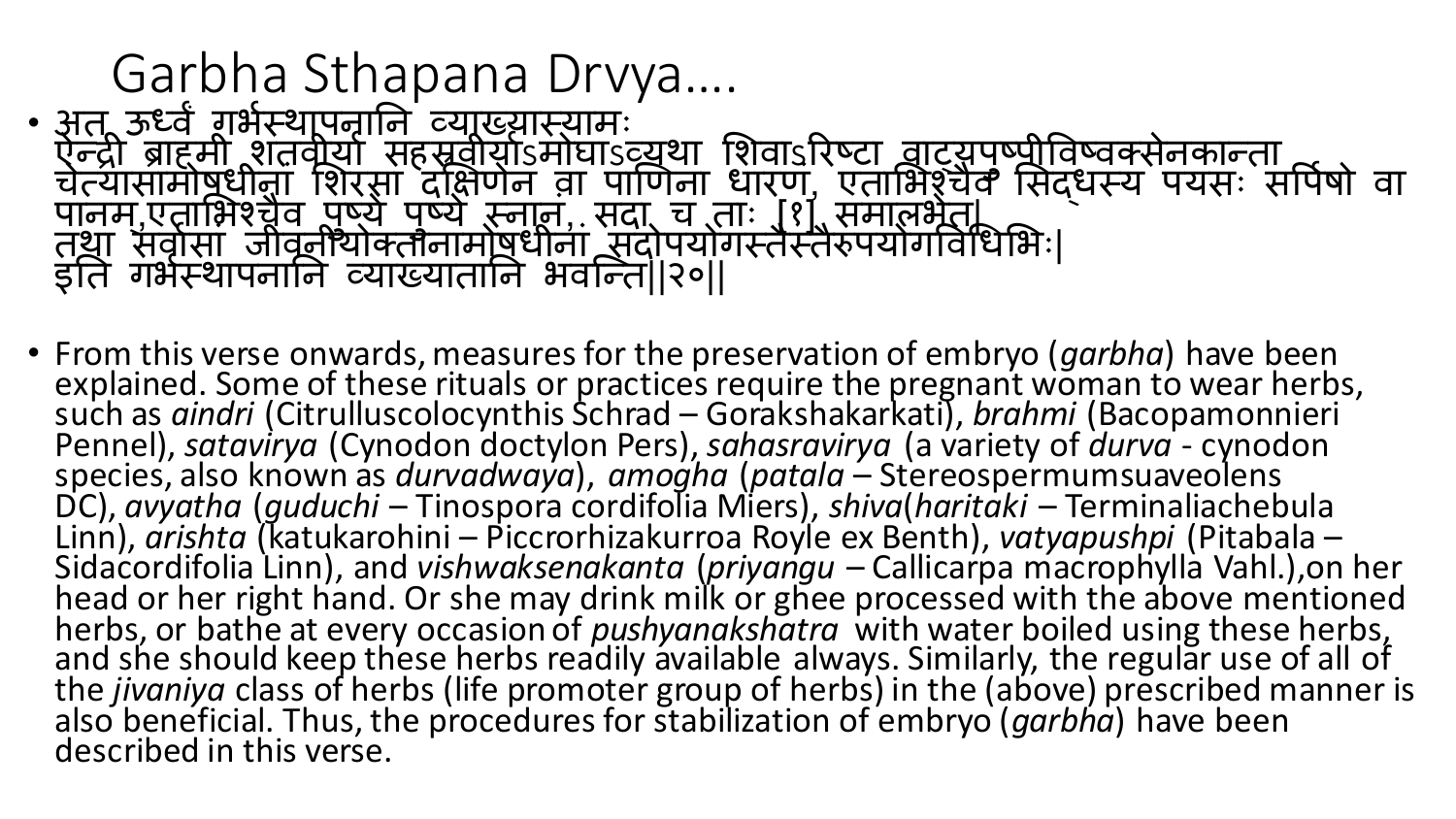#### Factors affecting normal development of Garbha

गर्भोपघातकरास्त्विमे भावा भवन्ति; तदयथा उत्कटविषमकठिनासनसेविन्या [१] वातमूत्रपुरीषवेगानुपरुन्धृत्यादारुणानुचितव्यायामसेविन्यास्तीक्ष्णोष्णातिमात्रसेविन्याः प्रमितांशॅनसेविन्याँ, गर्भौ मियतेऽन्त्ः कुक्षैः, अकाले वा स्रसते,शोषी वा भवति; तथाऽभिघातप्रपेडिनैः श्वभ्रकूपप्रपातदेशॉवलोकनैर्वोऽभीक्ष्ण् मातः प्रपतत्यकालेगर्भः,तथाऽतिमोत्रसङ्क्षोभिभिर्यानैर्यानेन, अप्रियातिमात्रश्रवणैर्वा। |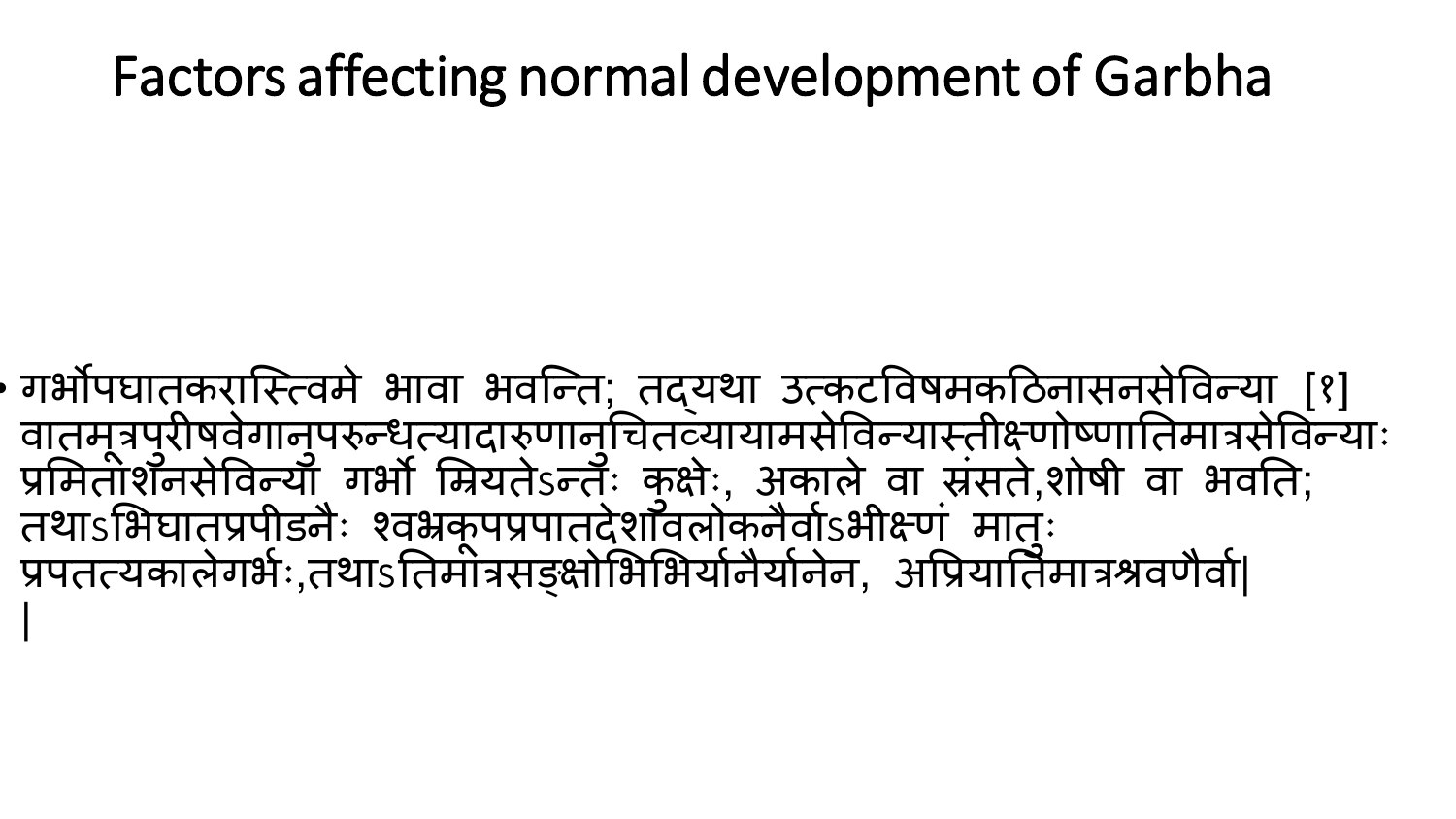#### Conti….

• प्रततोत्तानशायिन्याः पुनर्गर्भस्य नाभ्याश्रया नाडी कण्ठमनुवेष्टयति, विवृतशायिनी नक्तञ्चारिणी चोन्मत जूनयति,अपस्मारिणै पुनः कलिकलहशीला, व्यवायशीला दुवेपुषमहीक् स्त्रैण वा, शोकनित्यां भीतमपंचितमल्पायुष वा, अभिध्याँत्री परोपतापिनमीष्युं स्त्रैण वा, स्तेना त्वायासबि ु लमततरोदिर्मकममशीलं वा, अमपषमर्ी चण्डमौिथधकमसू यकं वा स्वप्नेनित्यातन्द्रालुमबुधमल्पाग्नि वा,्मद्यजित्यां पिपासालुमल्पस्मृतिमनवस्थितचित्तं वा, गोधामासप्राया ् शार्करिणॅमश्मरिर्णंशनैर्मेहिणं वा, वराहमांसप्राया रक्ताक्षं क्रिनमततिरुषरोमार्ं वा,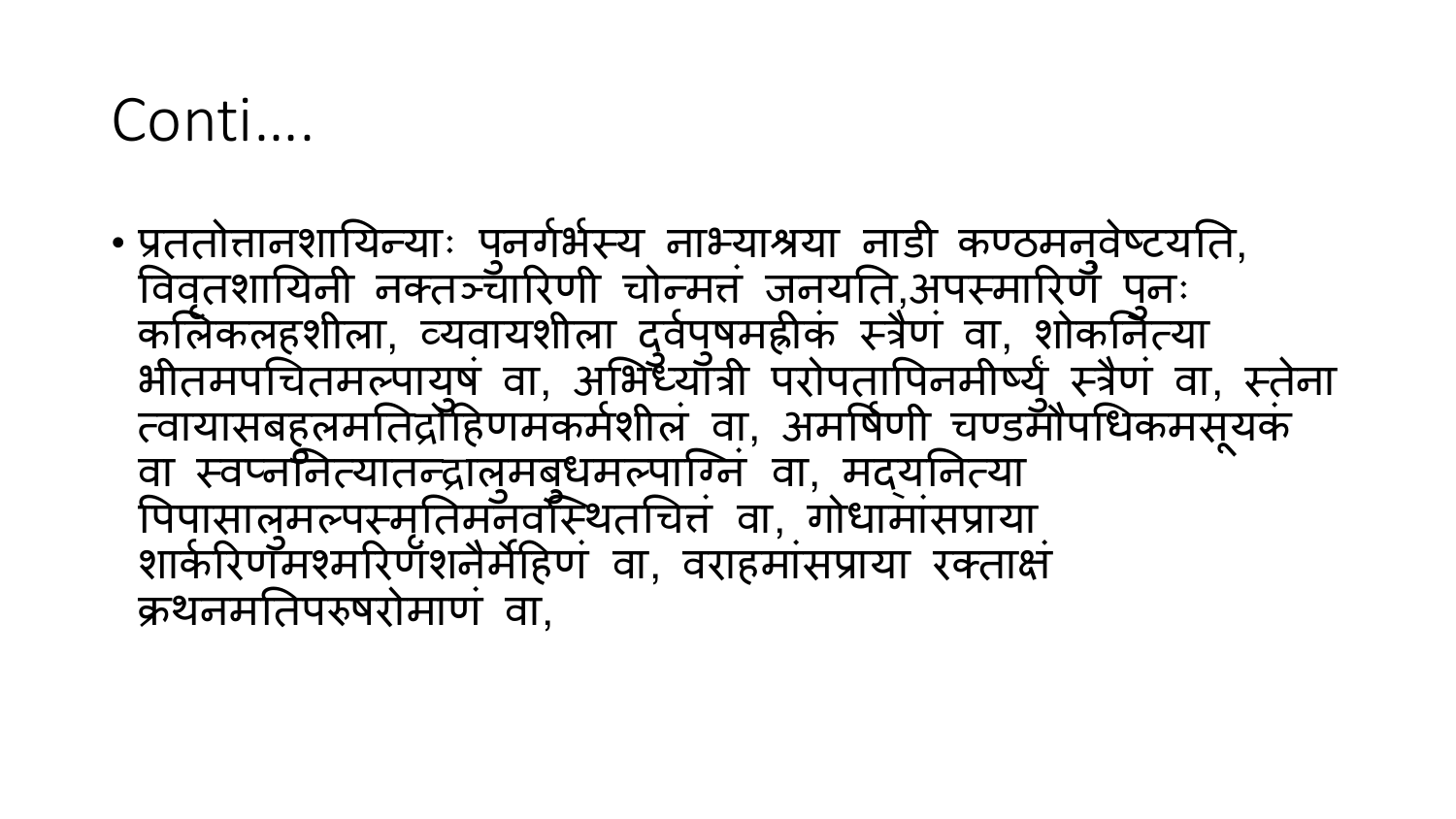#### Conti….

• मत्स्यमांसनित्या चिरनिमेषं स्तब्धाक्षं वा, मधुरनित्याप्रमेहिणं मूकमतिस्थूल वा, अम्लनित्या रक्तपितिन त्वँगक्षिरोगिण वा, लवर्णानेत्यां शीघ्रवलीपलितं खालित्यरोगिणं वा,कटुकनित्या दुर्बलमल्पशुक्रमनपत्यं वा, तिक्तर्नित्या शोषिणमबँलमनुपचितं वा, कॅषायनिर्त्या श्यावमानाहिनमुदावतिन वा,यद्यच्च यस्य यस्य व्यार्धनिदानमुक्तं तत्तदासेवमानाऽन्तवेत्नी तन्निर्मितविकारबहुलमपत्य जनयति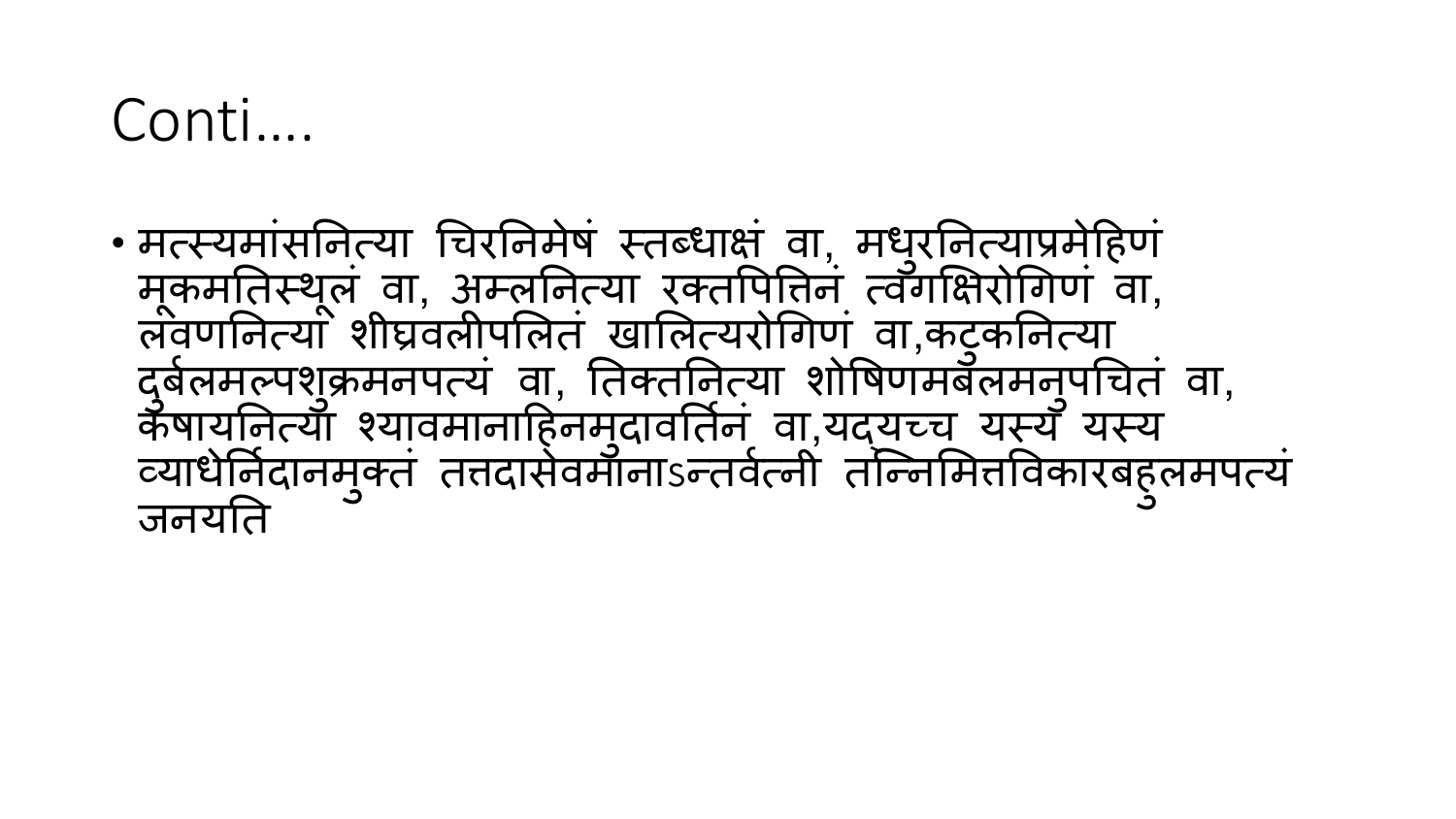### Conti…

• पितृजास्तु शुक्रदोषा मातृजैरपचारैव्योख्याताः| इति गर्भौपर्घातकरा भावाँ भवन्त्युक्ताः [४] | तस्मादहितानाहारविहारान् प्रजासम्पदमिच्छन्ती स्त्री विशेषेण वजेयेत्| साध्वाचारा चात्मानमुपचरेद्धिताभ्यामाहारविहाराभ्यामिति||२१||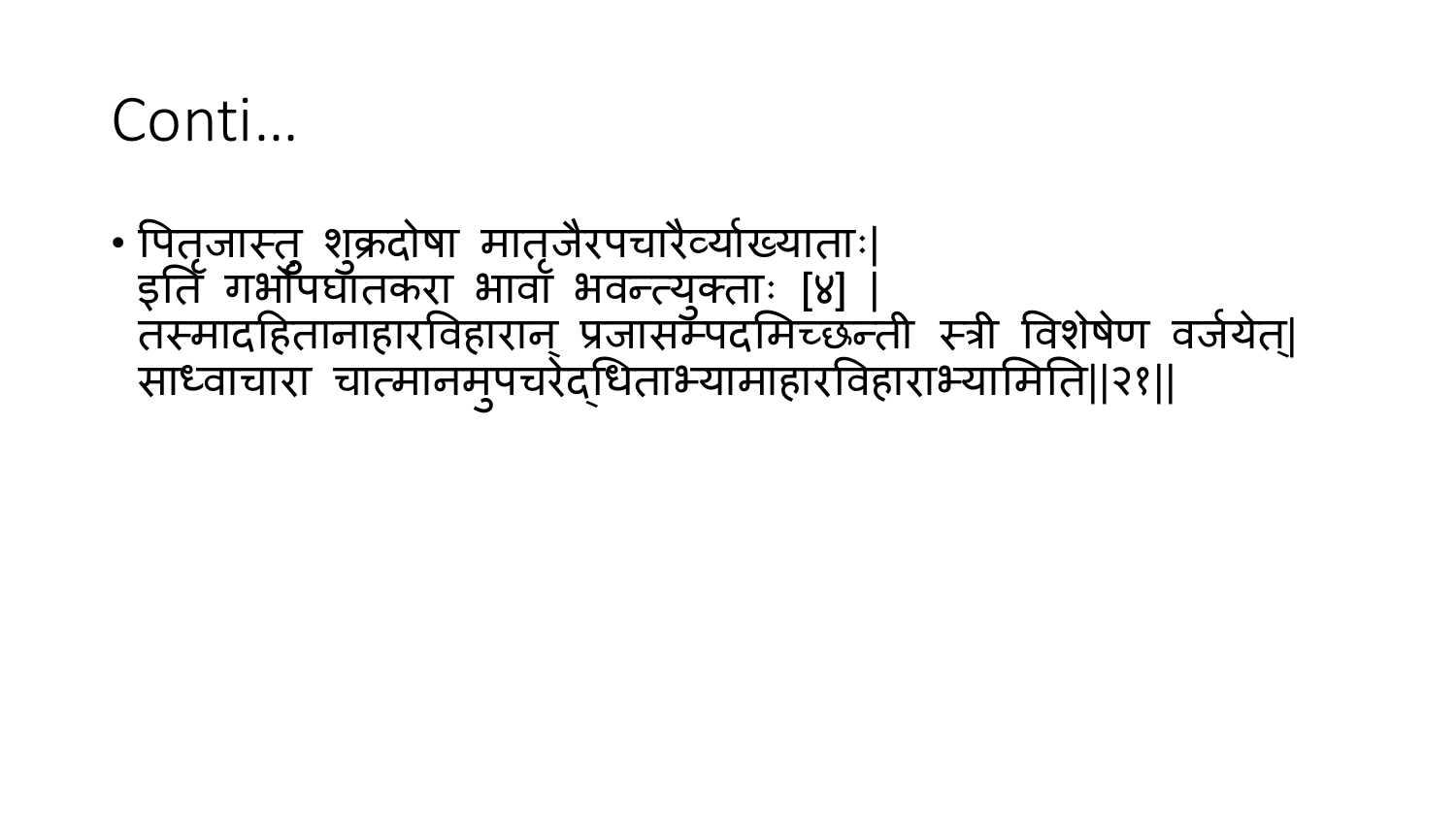#### Treatment of Garbhini…. • व्याधीश्चास्या मद्रमधुरशिशिरमुखसुकुमारप्रायैरौषधा्हारोपचारैरुपचरेत्, न चास्या वमनविरेचनशिरीविरेचनानि प्रयोजयैत्, नरक्तमवसेचयेत्, सर्वकालं च नास्थापनमनुवासन वा क्योदन्यत्रात्ययिकाद्व्यार्धः| अष्टम् मासमपादायं वर्मनादिसाध्येषु पुनर्विकारेष्वात्ययिकेषु<br>उ मदृ म ु भवममनाददमभस्तदिमकाररमभवोिचारः स्यात|् पूर्णमिव तैलपात्रमसङ्क्षोभयताsन्तवेत्नीभवत्युपचयो||२२||

• Any ailment or disease afflicting a pregnant woman should be treated very delicately, by means of medicaments and diet that are mainly soft, palatable, cooling, pleasant and mild. She should not be subjected to emetics, purgatives, or *nasya* (errhines), or to practices such as bloodletting. She should not be, at any time, administered corrective and unctuous enema, except in very serious emergency situations. In her final trimester, the pregnant woman, if in emergency conditions wherein emesis is urgently required, should only be treated by means of very mild emetics etc., or by its substitutes. A pregnant woman should be handled like a pot brimful of oil, which can spill on irritation i.e., very delicately.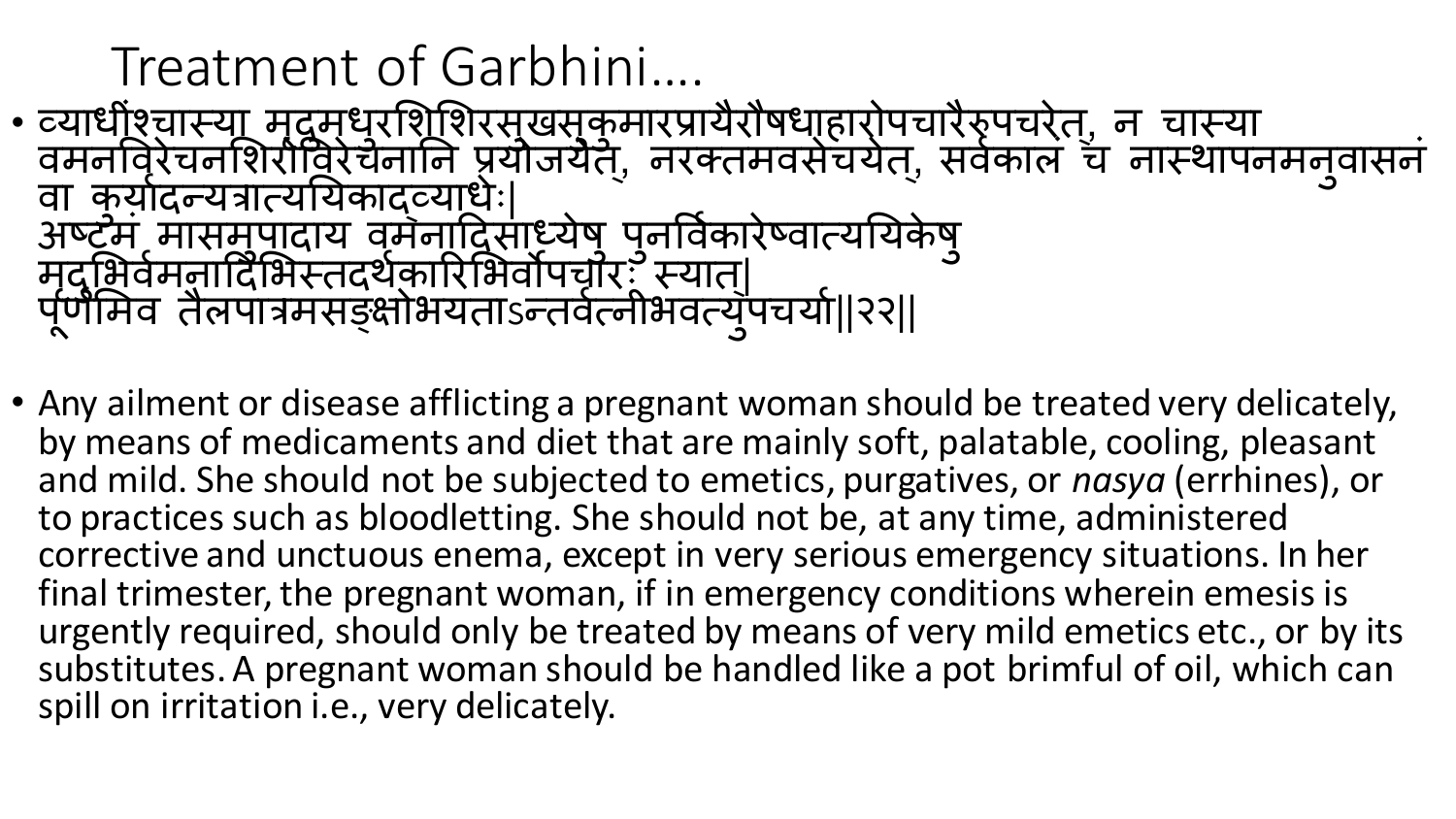Prevention of Garbhsrava…..

• सा चेच्चतृष्प्रभूतिषु ु मासेषुक्रोधशोकीसूर्येष्योभयत्रासव्यवायव्यायामसङ्क्षोभसन्धारणविषमाशनशयनस्थानक्षुत्पि पासातियोगात् कदाहारादवा पुष्पपश्येत्, तस्या गंभेस्थापनविधिमूपदेक्ष्यामः| पृष्पदर्शनादेवैनां ब्रूयात्- शयने तावन्मदुंसुर्खाशेशिरास्तरणसस्तीर्णमीषदवनतशिरस्क प्रतिपदयस्वेति| ततो यष्टीमध ु कसपिमभयाांिरममशमशरवाररर्ी संस्त्स्िताभयां पिच ु माप्ला्योिस्िसमीिे स्थापर्येत्तस्याः, तथाशतधौतसहस्रधौताभ्यां सपिभ्यामधोनाभेः सर्वतः प्रदि्हयात्, सर्वत्श्च गव्येन चैनां पयसां सुशीतेन मधुकाम्बनां वान्यग्रोधादिकषायेण वा परिषेचयेदधो नाभेः, ' उदकं वा सुशीतमवर्गाहर्येत्, क्षीरिणा कषायद्रमाणां च स्वरसंपरिपीतानि चेलानि । [२]ग्राह्येत्, न्युग्रोधादिशङ्गासिद्धयोवक्षीरसपिषोः पिच् ग्राह्येत्, अतुश्चैवाक्षमात्र प्राशयेत्, प्राशयेद्वा केवलं क्षीरसौंपैः,पदमोत्पलकुमुदर्किञ्जल्कार्श्चास्यै समधुशकेरान् लेिािां दद्यात, ् शङ्ृ गाटकि ु ष्करबीजकशेरुकान् भक्ष्णार्थं,गॅन्धप्रियेङ्ग्वसितौत्पलशालकोदम्बरशलाटुन्यग्रोधशुङ्गानि वा पाययेदेनामाजेन पयसा, पयसा चैनांबलातिबलाशालिषेष्टिकेक्षुमूलकोलीर्शृतैनं समधुशकेर रक्तशालीनामोदनं मदुसुरभिशीतलं<br>नोजन्म भोजयेत,लावकपिञ्जलकरङ्गशम्बरशशहरिणैणकालपुच्छकरसेन् वा घृतसंसरकृतेन<br>——व्यक्तपेन्द्रेन सुर्खाशेशिरोपवातदेशस्थां भौजयेत्,क्रोधशोकायासव्यवायव्यायामेभ्यश्चीभिरक्षेत्, सौम्याभिश्चैनां कथाभिमेनोनुकूलाभिरुपासीत; तथाऽस्या गर्भस्तिष्ठति||२४||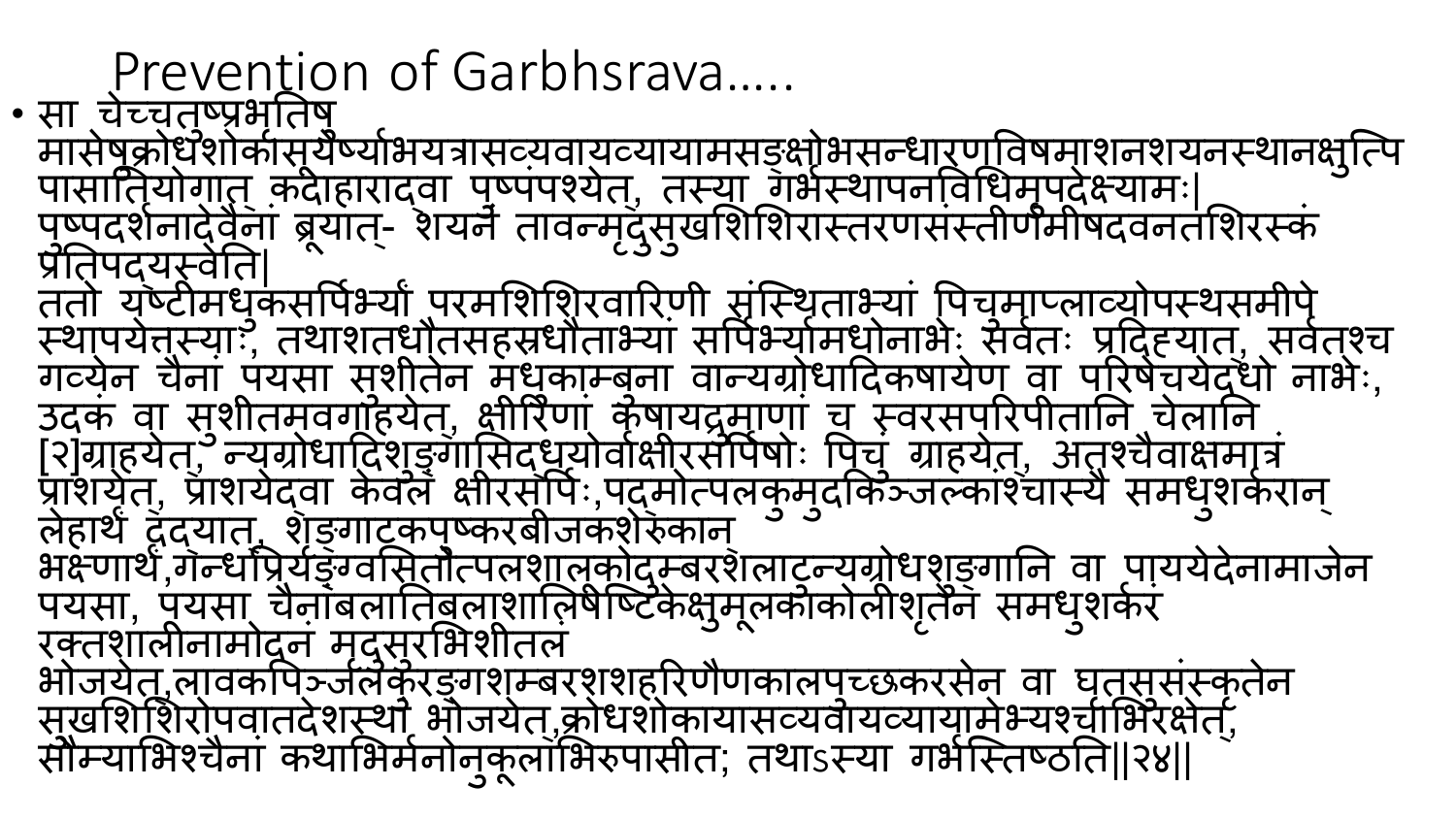#### Upavishtaka…

#### • यस्याः पुनरुष्णतीक्ष्णोपयोगाद्गभिण्या महति सञ्जातसारे गर्भै पृष्पदर्शनँ स्यादन्यो वा योनिसावस्तस्या गर्भौ वृद्धिं नप्राप्नोति । निःसुतत्वात्; स कालमवतिष्ठ्तेऽतिमात्र, तमुपविष्टकमित्याचक्षते । केचित्|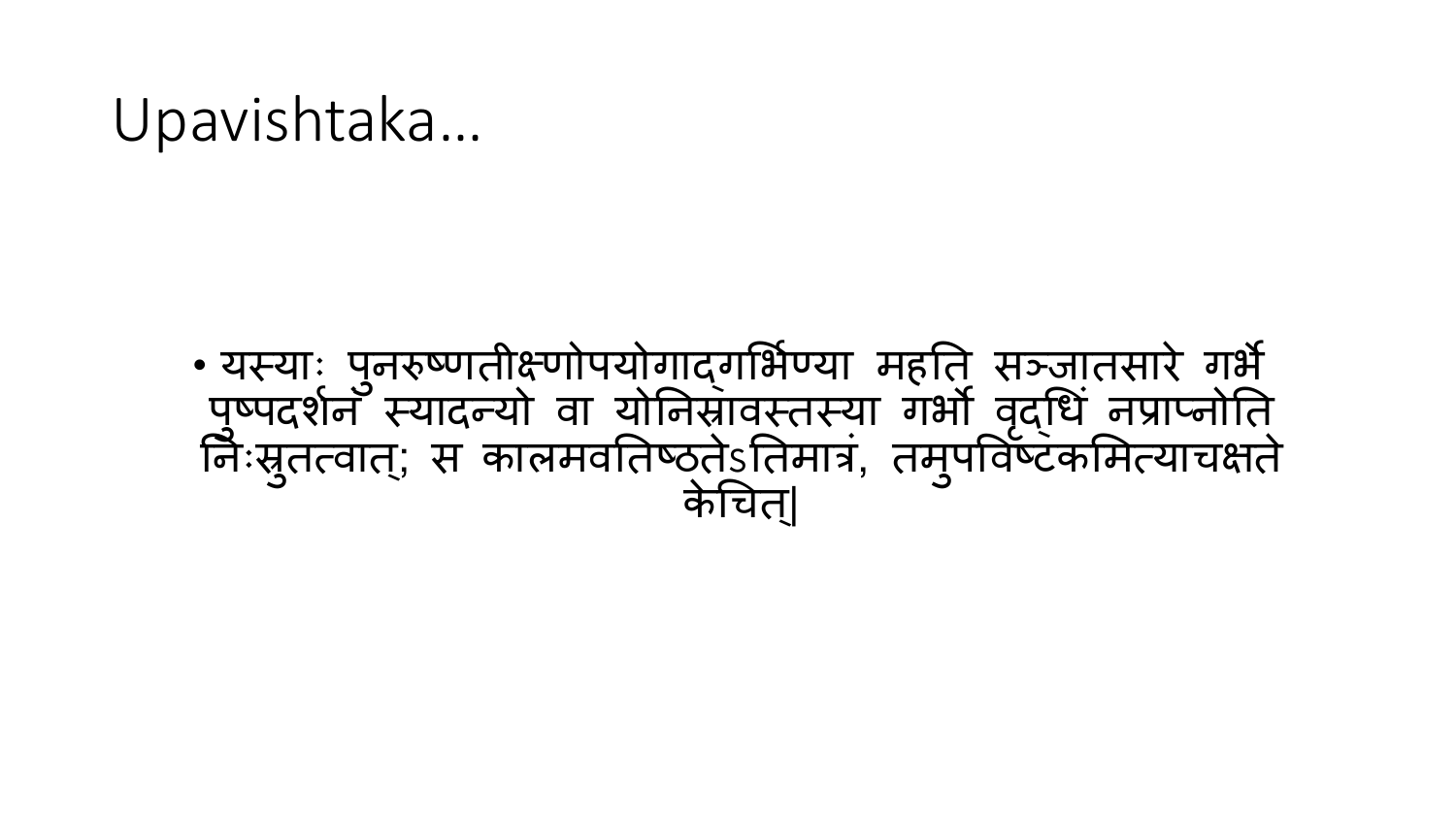#### Naagodara……..

#### •् उपवासव्रतकर्मपरायाः पुनः कदाहारायाः स्नेहदवेषिण्या वातप्रकोपणोक्तान्यासेवमानायाँ गर्भो वृद्धि न प्राप्नोतिपरिशुष्कृत्वात्; स चापि कालमवतिष्ठतेऽतिमात्रम् , अस्पन्दनश्च भवति, तं तु नागोदरममत्याचक्षते||२६||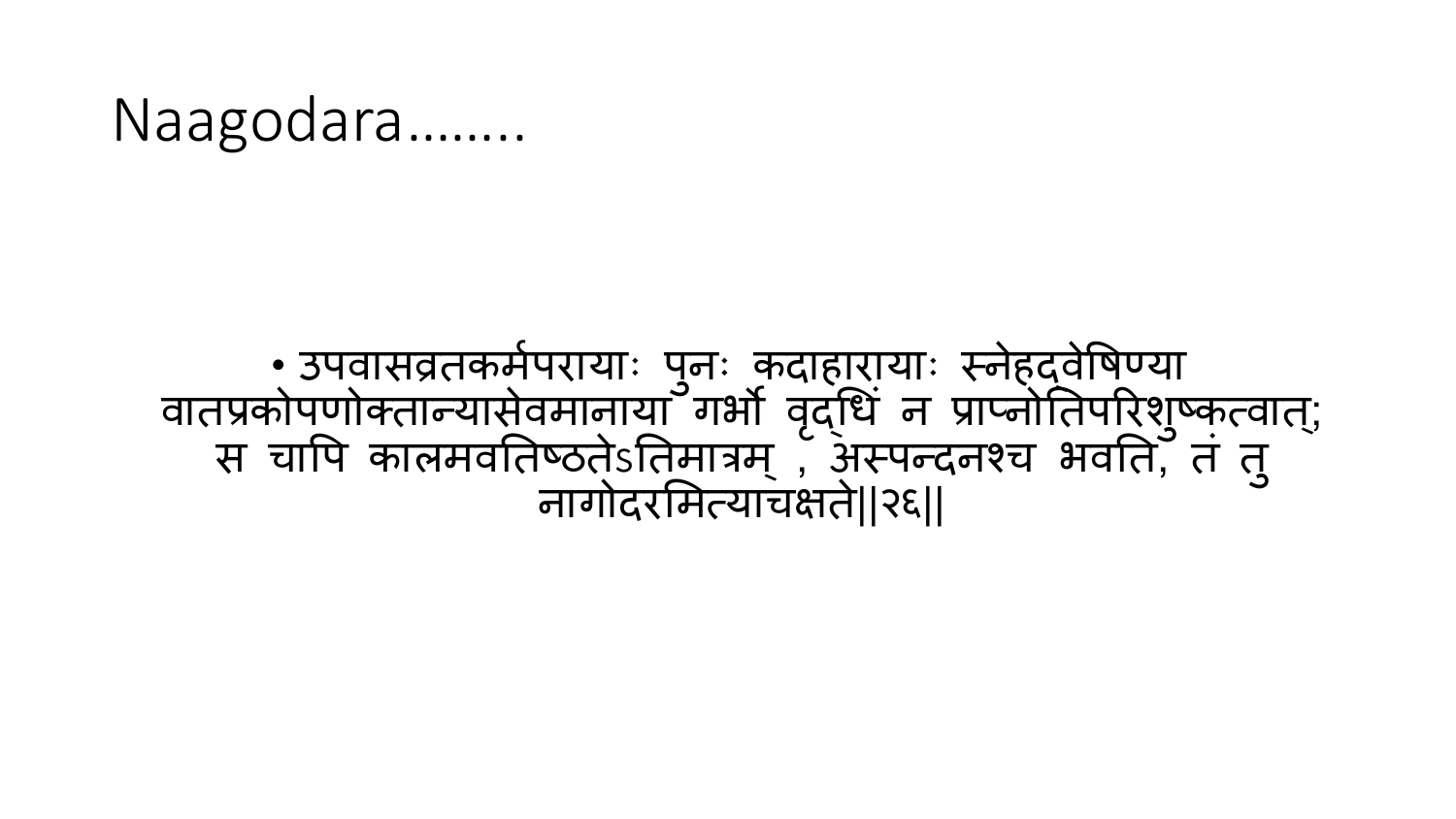Specific Therapeutic courses for the management of Intrauterine Growth Retardation

• नायौस्तयोरुभयोरपि चिकित्सितविशेषमुपदेक्ष्यामः-भौतिकजीवनीयबृहणीयमधुरवातहरसिद्धांनां सपिषा पयसामामगभोणाचोपुर्यागो गर्भवद्धिकरः; तथा सम्भोजनमेतैरेव सिद्धैश्च घृतादिभिः सुभिक्षायाः, अभीक्ष्णयानवाहनापमाजेनावजृम्भणैरुपपादनमिति||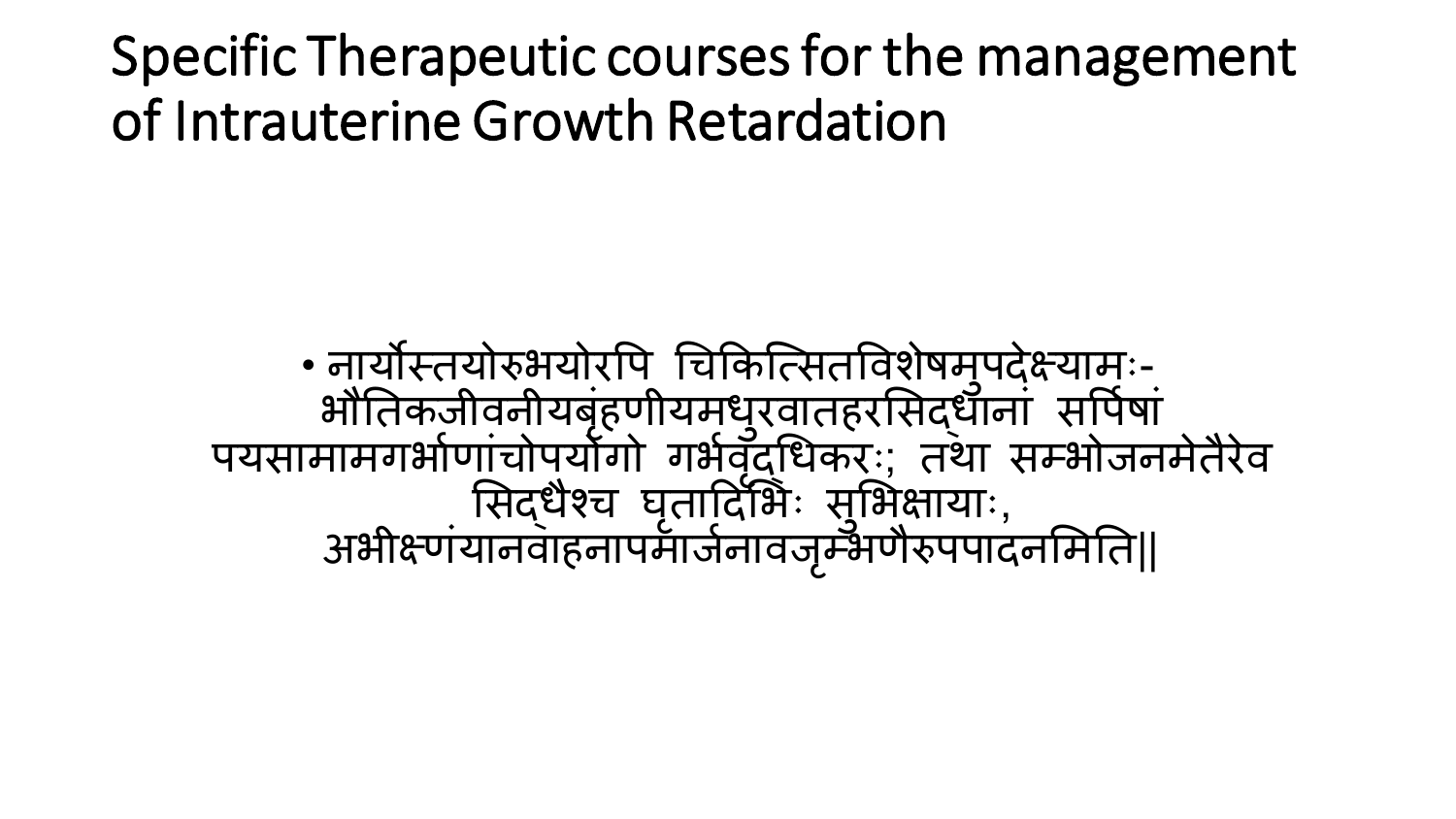#### Udavarta in Garbhini

- यस्याः पुनरुदावतेविबन्धः स्यादष्टमे मासे न चानुवासनसाध्यं मन्येत ततस्तरूयास्तद्विकारप्रशमनमुपकुल्पर्येन्निरूहम्। उदावतौ ह्युपेक्षितः सहसा संगर्भा गभिणी गर्भमथवाऽतिपातयेत्|
- तत्र वीरणशालिषष्ट्रिककशकाशेक्षुवालिकावेत़सपरिव्याधमुलानां भ ूतीकानन्ताका्मयमिरूषकमध ु कमद्ृ वीकानां चियसाऽधोदके नोद्गमय्य रसे प्रियालबिभीतकमज्जतिलकल्कसंम्प्रयुक्तमीषल्लवणमनत्युष्ण च तनरूिं दद्यात्| व्यपगतविबन्धां चैनां सुखस्तिलपुरिषिक्ताङ्गी स्थैर्यकरमविदाहिनमाहार भुक्तवती साय मधुरकसिद्धेन तैलेनानुवासयेत्| न्युब्जा त्वेनामास्थापनानुवांसनाभ्यामुपचरेत्||२९||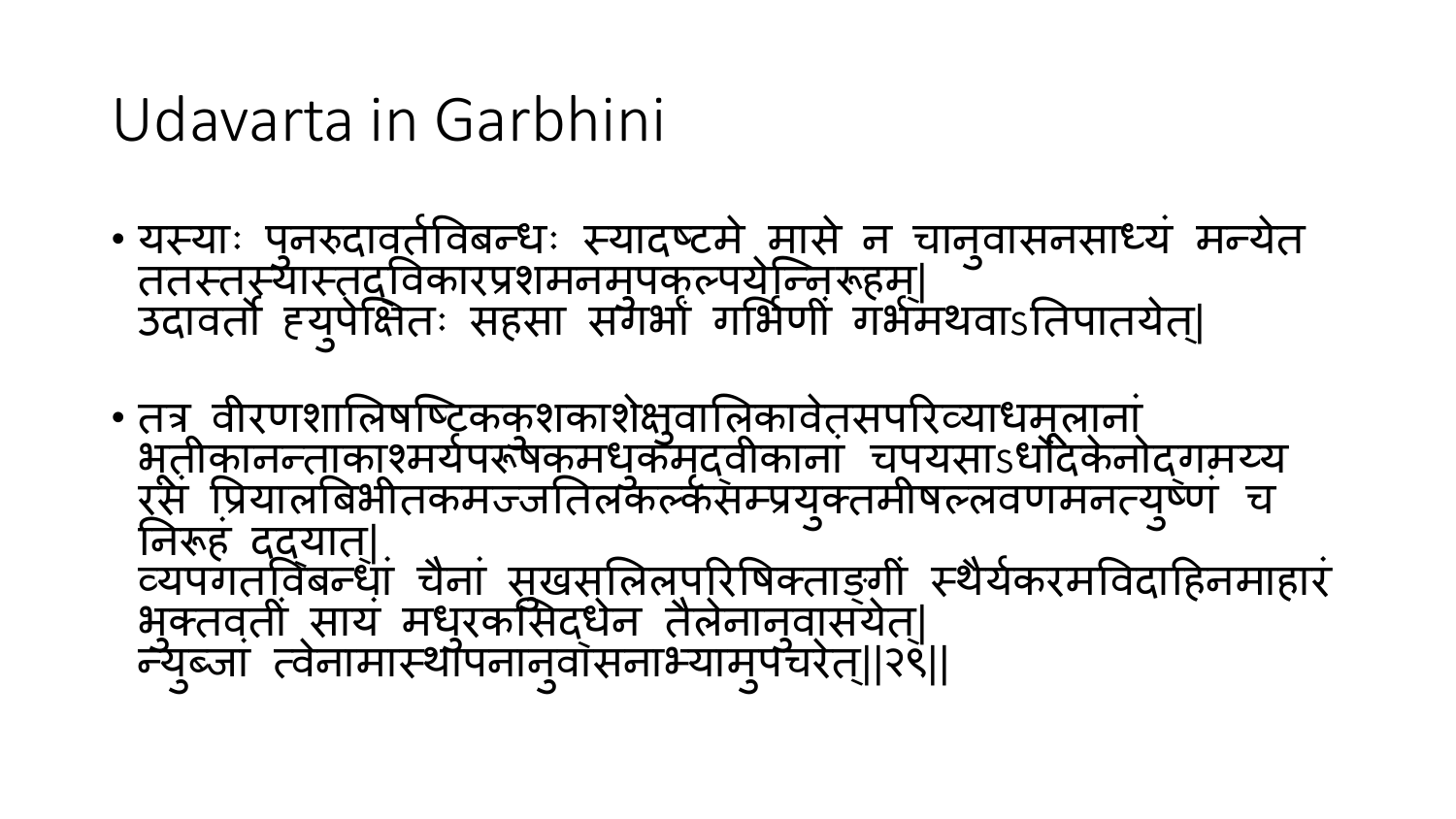## Symptoms of intra-uterine death

• यस्याः पुनरतिमात्रदोषोपचयाद्वा तीक्ष्णोष्णातिमात्रसेवनाद्वा वातमूत्रपुरीषवैँगविधारणैवो विषमाश्(स्)नशुयनस्थानसम्पीडनाभिघातैवो क्रोधशैकिष्योभयत्रासादिर्भिर्वा साहसैवोऽपरैः कमोभैरन्तःकुक्षेगेर्भौ [१] म्रियते, तस्याःस्तिमितं स्तब्धमुदरमातत् शीतमश्मान्तगेर्तामेव भवत्यस्पन्दनो गर्भः, शूलमधिकमुपजायते, न चाव्यः प्रादुर्भवन्ति, योनिनेप्रसर्वाते, अक्षिणी चास्याः स्रस्तै भवतः, ताम्यति, व्यथते, भ्रमते, ्वमसतत, अरततबि ु ला च भवतत, न चास्या वगे प्रादभ ु ावम ोयिावदि ु लभयत; े इत्येवलंक्षणां स्त्रियं मृतगर्भैर्यामेति विद्ँयात्||३०||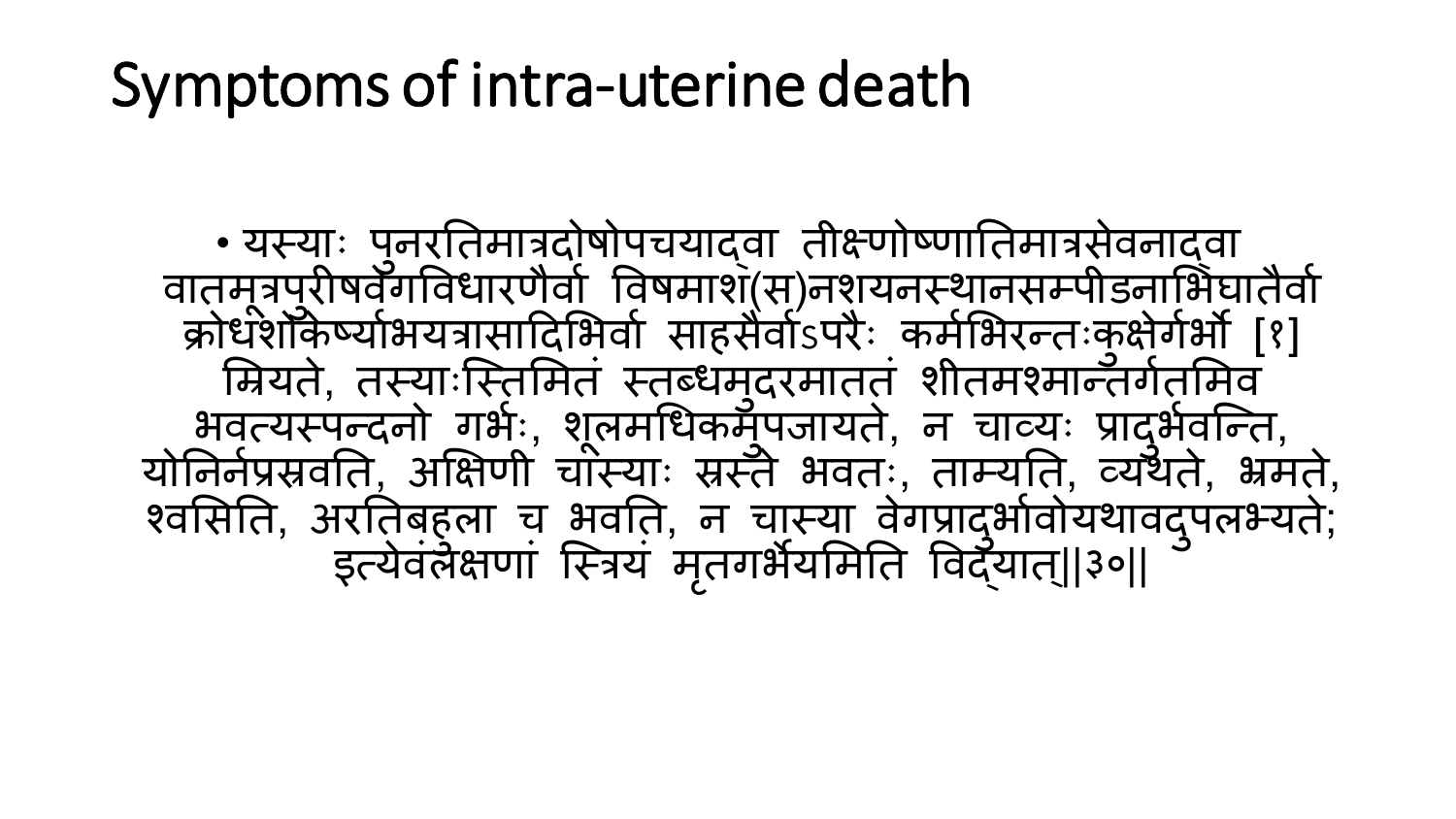# Treatment of intra-uterine death

• तस्य गभमशलयस्य जराय ु प्रिातनं कमम संशमनममत्याि ु रेके, मन्त्रादिकमथर्ववेदविहितमित्येके, परिदृष्टकर्मणा शल्येहर्त्राहरणमित्येके| व्यपगतगभेशल्या तु स्त्रियमामगर्भा सुरासीध्वरिष्टमधुमदिरासवानामन्यतममग्रे सामर्थ्यतःपाययेद्ँगभैकोष्ठशुद्ध्यर्थमतिर्विस्मरणार्थे प्रहर्षणार्थे च, अतः परं सम्प्रीणनैबेलानुरक्षिभिरस्नेहसम्प्रयुक्तैयवाग्वादिभिर्वा तत्कालयोगिभिराहाँरैरुपचरेद्दोषधातुक्लेदविशोषणमात्रं कालम्| अतः परं स्नेहपार्नैर्बस्तिभिराहारविधिभिश्च दीपनीयजीवनीयबृहणीयमधुरवातहरसमाख्यातैरुपचरेत्| परिपक्वगर्भशल्यायाः पुनर्विमुक्तगर्भशल्यायास्तदहरेव स्नेहोपचारः । स्यात्||३१||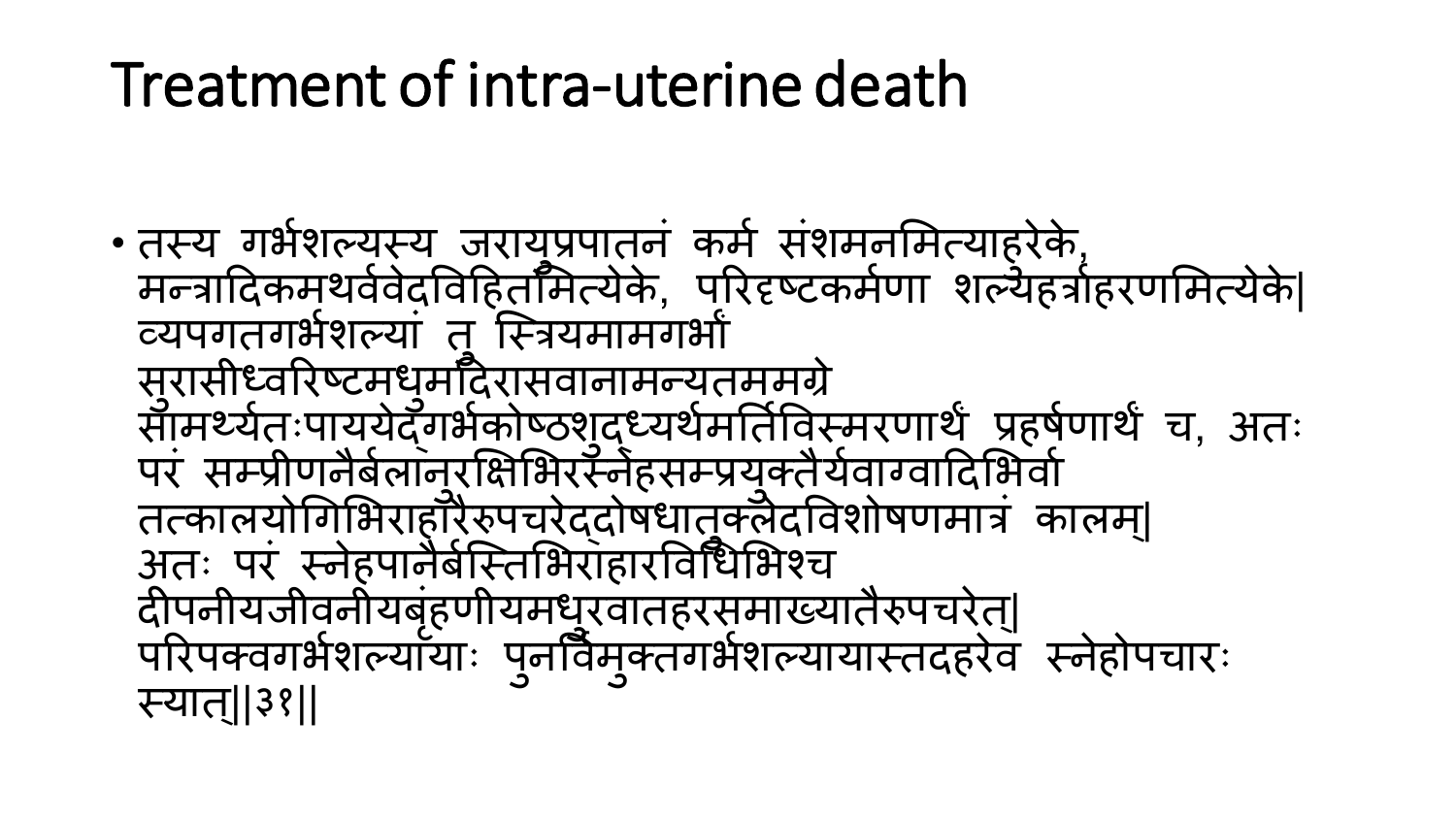## To be continued…….